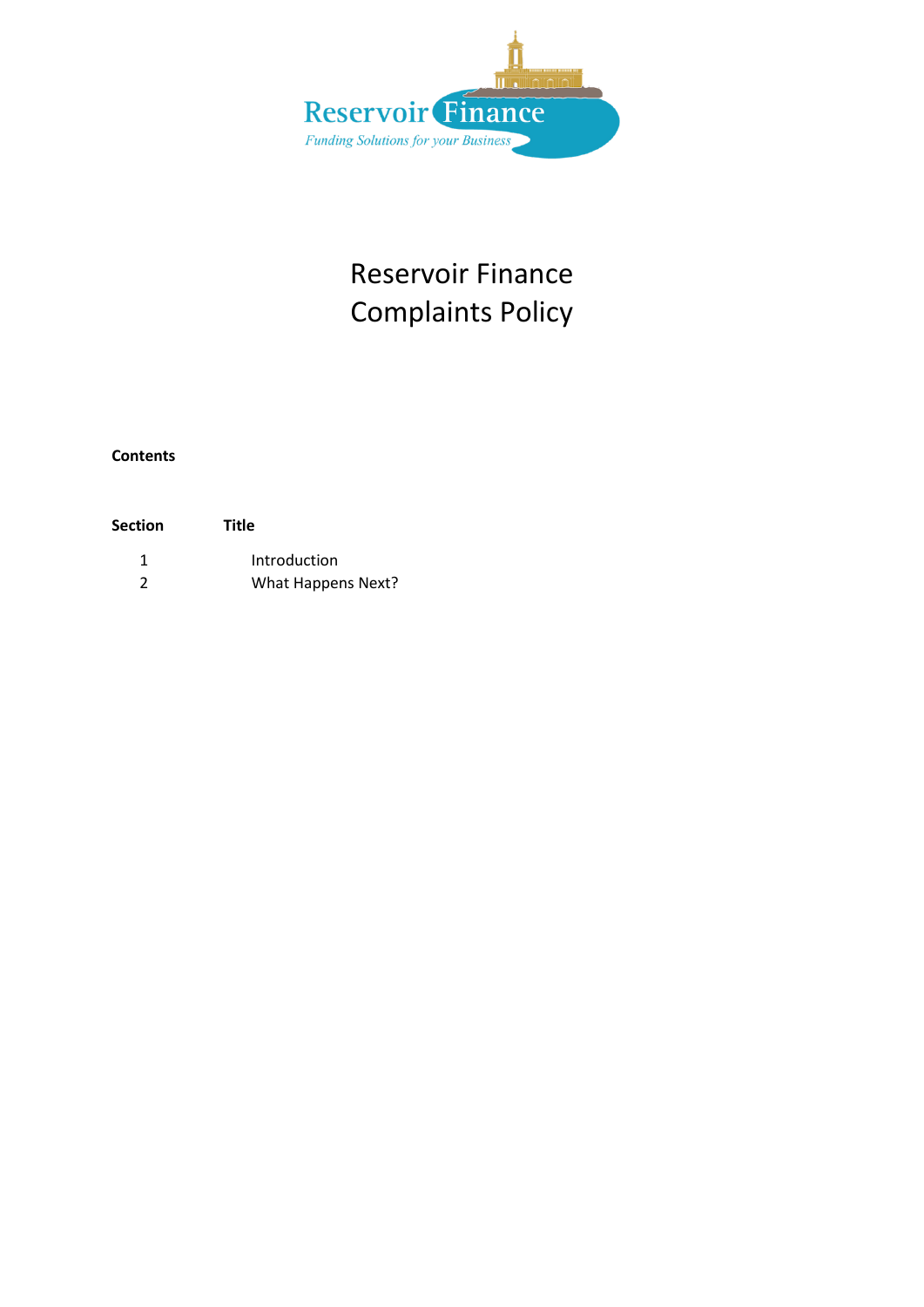## **1. Introduction**

1.1 Reservoir Finance is committed to providing products and services of the highest standard. If for any reason, you feel you are not entirely satisfied with any aspect of our service, please let us know straight away.

Our Complaints department will investigate your complaint competently, diligently and impartially.

How to make your complaint:

Firstly, let us know what has happened. You can call us, email us or write to us. Our contact information is detailed at the bottom of this document.

We will need to know:

- Your name and address.
- Your agreement number or policy number as appropriate.
- Details of how we can contact you.
- A clear description of your complaint and whether any 3rd party is involved.
- Details of what you would like us to do to resolve your complaint.
- If appropriate, copies of any relevant supporting documentation.

## **2. What happens next?**

- 2.1 We will contact you within 3 working days to let you know we are considering your complaint and clarify any points where necessary. If we can resolve your complaint within 3 working days, we will send you a Summary Resolution Communication. This is a written confirmation, which confirms that you made a complaint and that we now consider the matter resolved.
- 2.2 If you subsequently decide that you are dissatisfied with the resolution of the complaint, you may be able to refer the complaint to the Financial Ombudsman Service, the NACFB or the ICO, dependent upon the circumstances surrounding the case.
- 2.3 We will indicate within the communication whether we consent to waive the relevant time limits as set out in the FCA handbook (Dispute Resolution) if this is applicable.
- 2.4 We will keep you regularly updated about what's happening and discuss our findings. We will consider all the available evidence, the circumstances, relevant laws or regulation, as well as guidance from the Financial Ombudsman Service where applicable. When we have investigated your complaint, we will write to you to let you know our final response. This detailed letter will tell you what we have found, what we plan to do and how we came to our decision. If it is going to take us more than eight weeks to resolve your complaint, from when you first contacted us, we will update you on our progress and explain why it is still ongoing.

Address: Reservoir Finance The King Centre Main Road Barleythorpe Rutland LE15 7WD